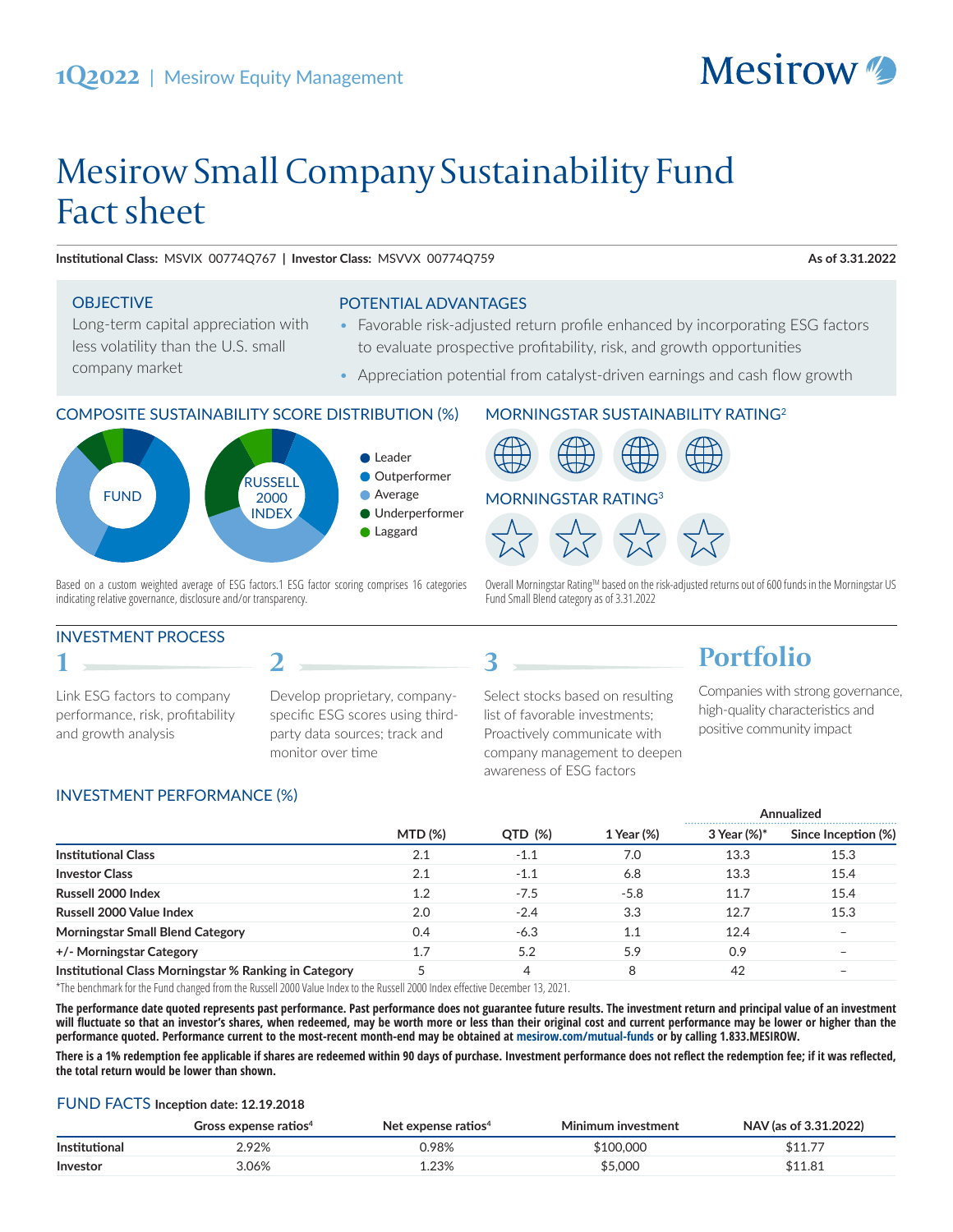#### FUND CHARACTERISTICS

|                                    | <b>Small Company</b><br><b>Sustainability Fund</b> | <b>R2000 Index</b> |
|------------------------------------|----------------------------------------------------|--------------------|
| Number of holdings                 | 78                                                 | 2.018              |
| Forward price/earnings<br>(median) | 14.9x                                              | 18.3x              |
| Year 2 EPS growth                  | 16.9%                                              | 14.1%              |
| 5-year return-on-equity            | 6.7%                                               | 8.1%               |
| Weighted median<br>market cap      | \$3.4B                                             | \$3.0B             |
| % of portfolio in top 10           | 17.0%                                              | 3.6%               |
|                                    |                                                    |                    |

Source: MEM, Bloomberg.

#### FUND SECTOR WEIGHTS



1. Composite sustainability scores are weighted as follows: 40% governance, 30% environmental and 30% social.

2. Current Sustainability Score based on 99.99% of Corporate AUM and Sovereign AUM | Global Category: US Equity Small Cap | Sustainability Score and Sustainability Rating as of March 31, 2022. Sustainalytics provides issuer-level ESG Risk analysis used in the calculation of Morningstar's Sustainability Score. Sustainable Investment Mandate information is derived from the fund prospectus.

Morningstar Sustainability Ratings™ and Scores™

Sustainalytics provides company-level analysis in the Morningstar's Sustainability Score. The Morningstar® Sustainability Rating is intended to measure the size of the equity market in their portfolio of environmental, social, and governance ("ESG") risks and opportunities related to the fund's Morningstar category peers. The Morningstar Sustainability Rating is a two-step process. ESG score from Sustainalytics\* receives a Morningstar® Portfolio Sustainability Score™. | \* Sustainalytics is a Morningstar company.

The Morningstar Sustainability Rating is then allotted to a Portfolio of Funds within Morningstar. • High (highest 10%) • Above Average (next 22.5%) • Average (next 35%) • Below Average (next 22.5%) and • Low (lowest 10%) The Morningstar Sustainability Rating is depicted by globe icons where High equals 5 globes and Low equals 1 globe. A Sustainability Rating is assigned to any fund that has more than half of its underlying assets rated by Sustainalytics and is within a Morningstar Category with at least 10 scored funds; therefore, the rating it is not limited to funds with explicit sustainable or responsible investment mandates. Morningstar updates its Sustainability Ratings monthly. Portfolios receive a Morningstar Portfolio Sustainability Score and Sustainability Rating one month and six business days after their reported as-of date based on the most recent portfolio. As part of the evaluation process, Morningstar uses Sustainalytics' ESG scores from the same month as the portfolio as-of date.

Please visit https://www.morningstar.com/content/dam/marketing/shared/Company/Trends/Sustainability/Detail/Documents/Morningstar-Sustainable-Investing-Handbook.pdf for more detailed information about the Morningstar Sustainability Rating and its calculation.

3. The Morningstar Rating™ for funds, or "star rating", is calculated for managed products (including mutual funds, variable annuity, and variable life subaccounts, exchange-traded funds, closed-end funds, and separate accounts) with at least a three-year history. Exchange-traded funds and open-ended mutual funds are considered a single population for comparative purposes. It is calculated based

#### FUND MARKET CAP DISTRIBUTION

| <b>Small Company</b> |                            |                         |  |
|----------------------|----------------------------|-------------------------|--|
| Market cap (%)       | <b>Sustainability Fund</b> | R <sub>2000</sub> Index |  |
| < \$2 billion        | 18.0                       | 31.2                    |  |
| $$2 - $5$ billion    | 54.5                       | 48.7                    |  |
| > \$5 billion        | 21.9                       | 19.7                    |  |
| Cash                 | 5.8                        |                         |  |

#### FUND TOP 10 HOLDINGS

|                                | Allocation (%) |
|--------------------------------|----------------|
| Lantheus Holdings Inc          | 2.14           |
| Pacira Biosciences Inc         | 1.95           |
| <b>Physicians Realty Trust</b> | 1.88           |
| EQT Corp                       | 1.81           |
| Ovintiy Inc.                   | 1.70           |
| Rambus Inc.                    | 1.69           |
| A10 Networks Inc               | 1.68           |
| Sabra Health Care REIT Inc.    | 1.67           |
| Supernus Pharmaceuticals Inc   | 1.64           |
| Wyndham Hotels & Resorts Inc   | 1.63           |
|                                |                |

Holdings are subject to change. Cash is not included in top 10 holdings.

#### **VEHICLES**

- Mutual Fund
- Separately Managed Account
- Collective Investment Trust

on a Morningstar Risk-Adjusted Return measure that accounts for variation in a managed product's monthly excess performance, placing more emphasis on downward variations and rewarding consistent performance. The Morningstar Rating does not include any adjustment for sales load. The top 10% of products in each product category receive 5 stars, the next 22.5% receive 4 stars, the next 35% receive 3 stars, the next 22.5% receive 2 stars, and the bottom 10% receive 1 star. The Overall Morningstar Rating for a managed product is derived from a weighted average of the performance figures associated with its three-, five-, and 10-year (if applicable) Morningstar Rating metrics. The weights are: 100% three-year rating for 36-59 months of total returns, 60% five-year rating/40% three-year rating for 60- 119 months of total returns, and 50% 10-year rating/30% five-year rating/20% three-year rating for 120 or more months of total returns. While the 10-year overall star rating formula seems to give the most weight to the 10-year period, the most recent three-year period actually has the greatest impact because it is included in all three rating periods. The fund was rated against the following numbers of U.S.-domiciled Equity Small Blend funds over the following time periods and received the following Morningstar Rating: For the 3-year period, the fund was rated against 600 funds and received a Morningstar Rating of four stars. Past performance is no guarantee of future results. For the Morningstar % Ranking the Mesirow Small Company Sustainability Fund was rated against the following numbers of U.S.-domiciled small cap blend funds over the following time periods ending 3.31.22: 649 funds in the MTD period, 645 funds in the QTD period, 632 funds in the one year period, and 600 funds in the three year period. © 2022 Morningstar, Inc. All Rights Reserved. The ranking information contained herein: (1) is proprietary to Morningstar and/or its content providers; (2) may not be copied or distributed; and (3) is not warranted to be accurate, complete or timely. Neither Morningstar nor its content providers are responsible for any damages or losses arising from any use of this information. Past performance is no guarantee of future results.

4. The Advisor has contractually agreed to limit fees and expenses until January 31, 2023.

As of October 14, 2021, the Mesirow Financial Small Cap Value Sustainability Fund was renamed the Mesirow Small Company Sustainability Fund. The Fund began investing activities on 12.19.2018. Indices are unmanaged and direct investment is not possible. Small-blend portfolios favor U.S. firms at the smaller end of the market-capitalization range. Some aim to own an array of value and growth stocks while others employ a discipline that leads to holdings with valuations and growth rates close to the small-cap averages. Stocks in the bottom 10% of the capitalization of the U.S. equity market are defined as small cap. The blend style is assigned to portfolios where neither growth nor value characteristics predominate.